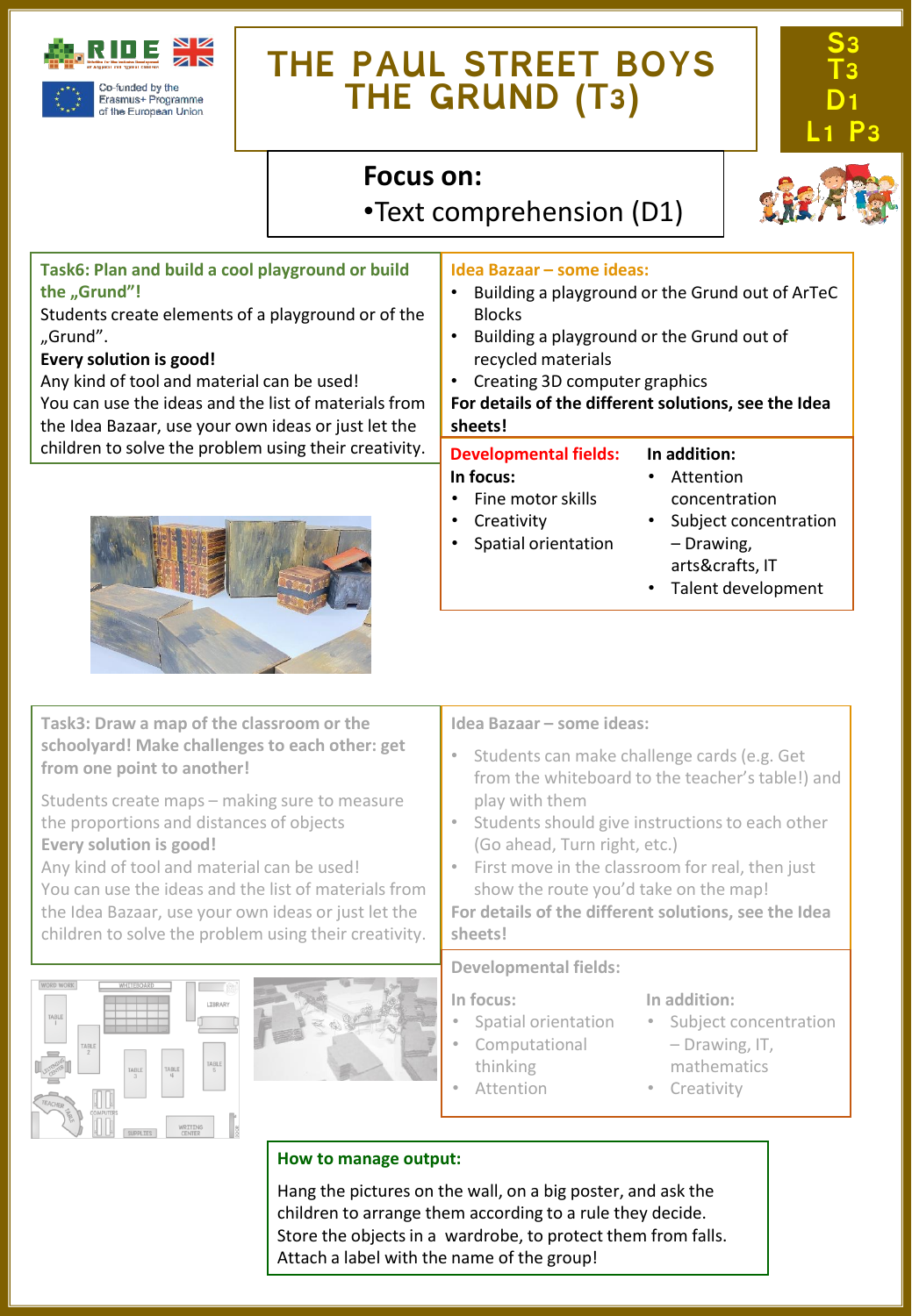

of the European Union

# **THE PAUL STREET BOYS THE GRUND (T3)**





#### **Focus on:**

- •Text comprehension (D1)
- **Goals of the lesson:**
- •text comprehension
- •problem solving
- •decision making
- •organizing group work

The grund was a vacant lot on the corner of Paul Street and Maria Street. For the Paul Street Boys, who lived on narrow streets<br>among rows of tall houses, this little lot spelled freedom and boundlessness.<br>Its fence ran al

which rendered this grund most attractive, magnificent.<br>Here, it should be noted, it was adjoined by another spacious site. This was under lease to a saw mill concern, and the lot was thickly<br>Here, it should be noted, it w

sound. Directly under the eaves was a small window and out of this window extended a wooden trough. As the van stopped near the<br>window, out of the trough there suddenly began to dribble a mass of kindling wood; it fairly p

#### **Main features and interactions of the characters How to use the character card:** Character Features Interactions Each student fills in his/her own Character card: • writes the name of the character The sawmill  $\vert$  Puffs - issues Pieces of wood are • their features, movements, reactions, etc. smoke poured into the van • collects the elements of the environment, other Extends a trough When the driver of the Cuts wood van gives a signal, the accessories, things to be built Sawmill sawmill stops • thinks over the phases, tools and Van materials of the robot's building The van Rolls Rolls up to the sawmill The driver shouts Leaves when it is full Puff **Students can use more pieces** Extend the trough **of each part of the Character Suggestions** Pour pieces of **card if needed! The Grund** wood • Discuss the importance of the Grund to Roll to the sawmill the boys Give signal • Collect and depict the the sights and Leave the sawmill buildings of the Grund • Build a model of the Grund The Grund Your nam **The sawmill** Stacks of wood – **Build** • Discuss the usage of kindling wood maze • Discuss the different types of heating Grapevine covering and fuel – focusing on historical eras, Your name the walls of the Be attentive, your robot should be ole to: geographical and social differences, sawmill environmental protection Pieces of wood • Understand how the sawmill works – The main actions of have the students draw plans, Your name the story flowcharts There also should be: Divide the text **Suggested materials** segment into • ArTeC robot and Blocks (at least the 112 pieces pcs set) Your name Make a list about • Cardboard, boxes, recycled materials, Think over: things needed other building sets Media files needed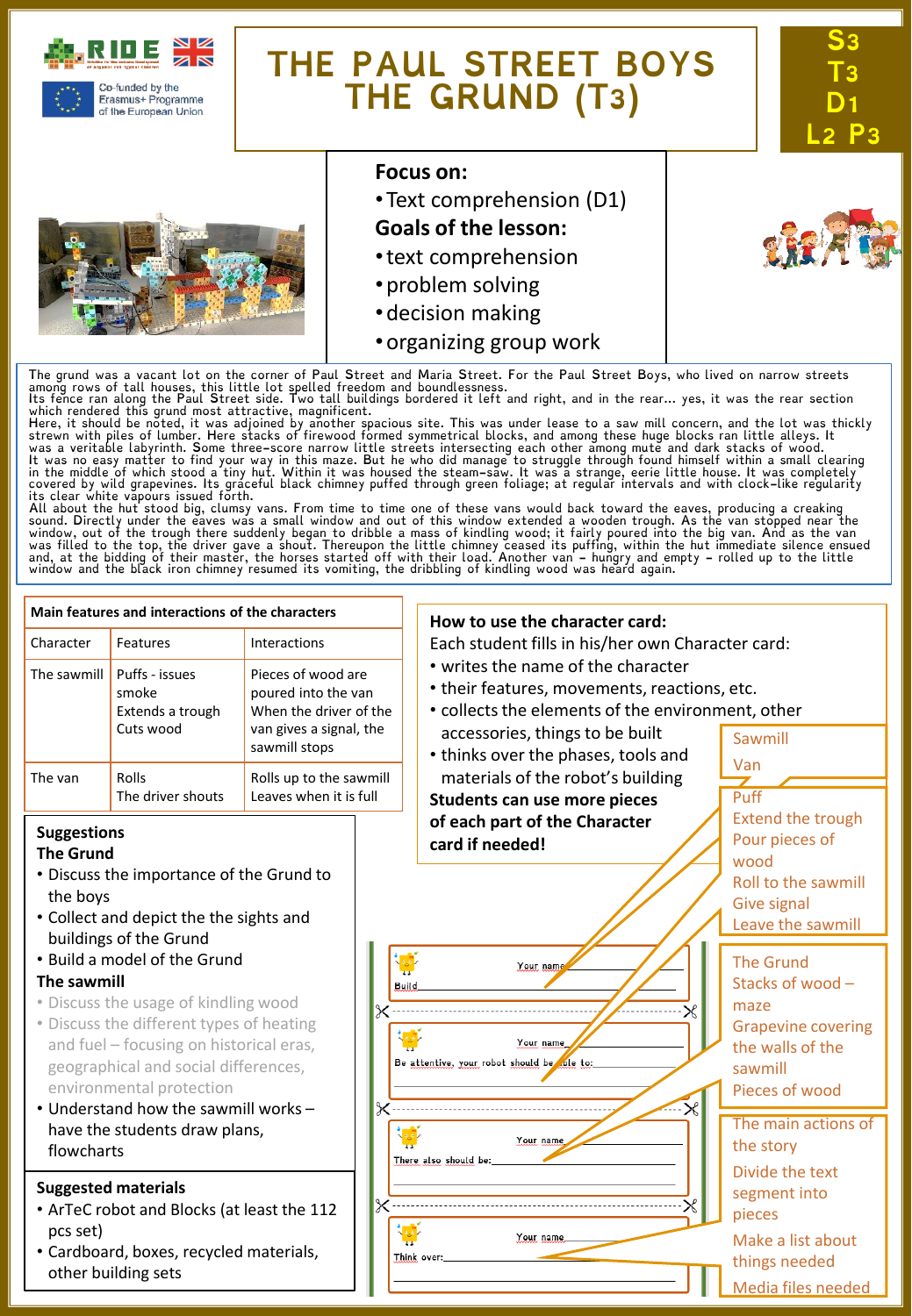

Erasmus+ Programme of the European Union

# **THE PAUL STREET BOYS THE GRUND (T3)**

#### **Suggested materials**

- ArTeC Blocks (at least the 112 pcs set) and ArTeC robotics set (1 or 2 Studuino motherboards, 3 DC motors, wheels, small gears, 2 servo motors, 4 Touch sensors, 1 IR Photoreflector, 1 Sound sensor, 1 Accelerometer, 4 LEDs)
- Photos, videos about sawmills
- Flowchart of a sawmill's operation
- Mindmap or Chart draft , Storyline
- Character cards and Robotic task card template
- Pencil

**Trough** Ramp

Pieces of wood Tossing arm Wheels

Build a robot that can move it's Use actuators and sensors for building "Senses" are green<br>"Actions" are blue<br>Chace the hovest

国王国史区

 $\bullet$ 

Build and program so that the

Use the I

Your ni

 $\mathbf{E}$ 

Corner for robotic

ing materials

#### **How to fill in the Robotic card?**

- Choose robot's "activity" and its programming complexity according to the Character task card, the developmental aim and the programming level that fits the child's skills.
- More Robotic cards can be filled in if needed (for clarification or for differentiation).

#### **Focus** on:

- •Text comprehension (D1) **Goals of the lesson:**
- •fine motor skills,
- •problem solving,
- •decision making,
- •life skills

#### **Suggestions**

#### **Sawmill**

- Understand how the sawmill works have the students draw plans, flowcharts
- Build a simple modell of the sawmill with movable parts from ArTeC Blocks

**Van**

- Collect possibilities for moving and directing the van
- Collect possibilities for detecting that the van arrived to the sawmill and that the van is full and can leave

#### **Related topics in the Technical corner**

- Programming DC motor
	- Winding the motor a number of times(2.a, 2.b)
	- Winding the motor until the sensor detects change (4.b, 4.c)
- Programming servo motor
	- Moving the arm to a given angle (3.a)
- Testing and programming Touch sensor (4.a, 4.b, 4.c)
	- Remote control for the robot made of 4 Touch sensors(4.d)
- Testing and programming IR Photoreflector (7.a, 7.c, 7.e)
	- Using an IR Photoreflector for detecting an object (7.d, 7.e)
- Testing and programming Sound sensor (9.a)
	- Activating the robot with sound (9.b)
- Using LED (5.a)

The trough and the tossing arm moves automatically

Van rolls up to the sawmill automatically

- Blinking (5.b)
- Robot controller made of Accelerometer (4.e)

Sawmill with mechanical tossing mechanism

Van rolls up to the sawmill automatically

PROG1 PROG2 PROG3 PROG4

The trough, the tossing arm and the ramp move automatically. The sawmill begins to work when the driver of the van shouts Van controlled by a remote controller

The trough, the tossing arm and the ramp move automatically. The sawmill begins to work when the van stops under the ramp Van controlled by a remote controller



**S3** 

**T3 D1 L3-4**